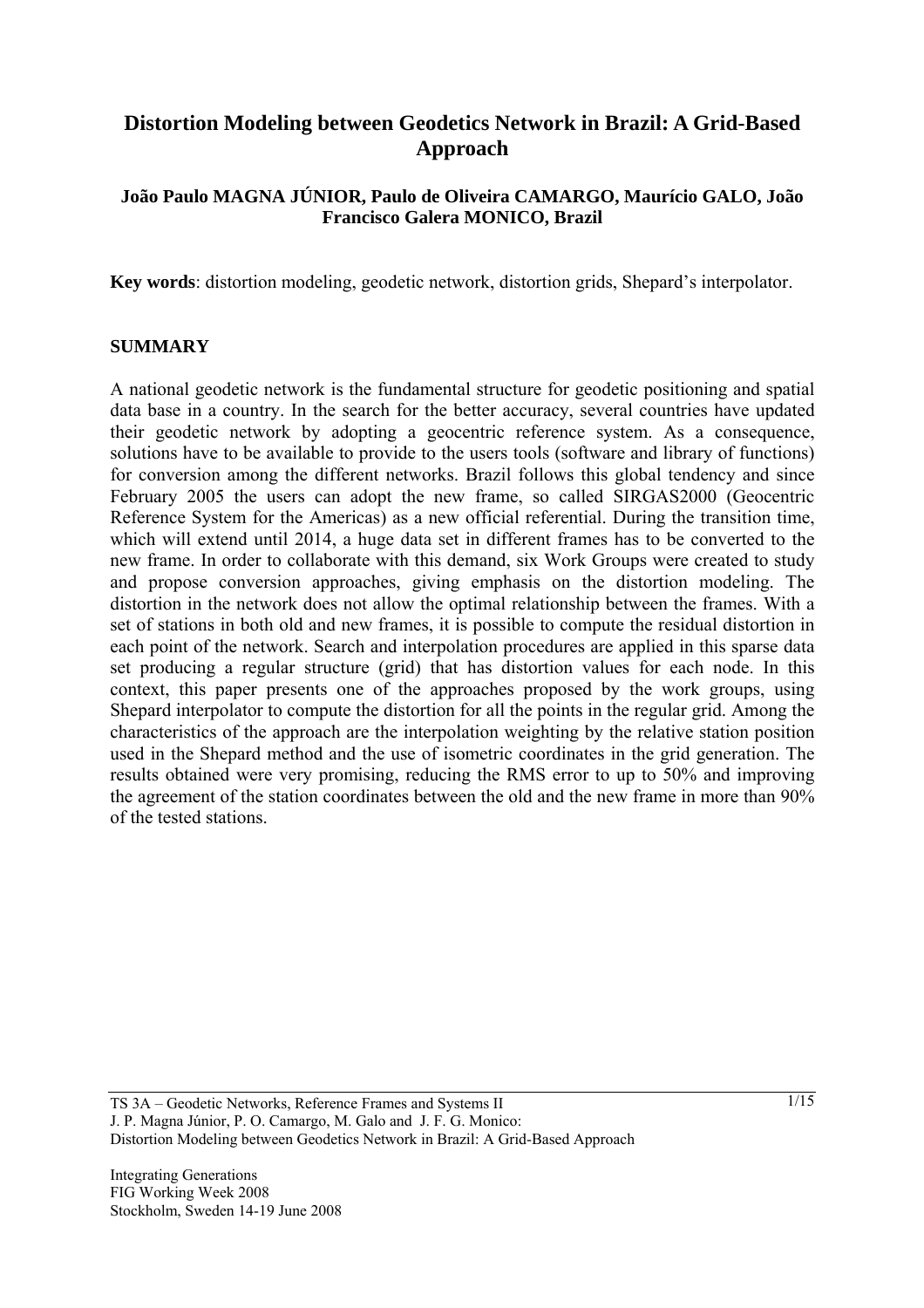# **Distortion Modeling between Geodetics Network in Brazil: A Grid-Based Approach**

### **João Paulo MAGNA JÚNIOR, Paulo de Oliveira CAMARGO, Maurício GALO, João Francisco Galera MONICO, Brazil**

# **1 INTRODUCTION**

In geodetic surveys or other applications that involves georeferencing data, it is necessary a reference system associated to its coordinates. A reference system or geodetic referential is materialized by a set of terrestrial stations that form a geodetic network that represents the fundamental structure for the mapping and positioning activities in a country.

The importance of the geodetic networks implies that it should be consistent, precise and should be able to accomplish the tendencies and technological evolution. In Brazil, the geodetic network is one part of the Geodetic Brazilian System (SGB – Sistema Geodésico Brasileiro) that is of responsibility of the Brazilian Institute of Geographic and Statistic (IBGE – Instituto Brasileiro de Geografia e Estatística).

Following the world tendencies and the technological evolutions, the SGB has been updated along the years. The main and more recent change occurred in February 2005 with the adoption of the Geocentric Reference System for the Americas (SIRGAS – Sistema de Referência Geocêntrico para as Américas) as a new official referential.

The modernization process of the geodetic network, using both different data survey equipments and adjustment methods, sometimes technologically and computationally limited, implies in distortion accumulation in the Brazilian geodetic network. The distortions, when not appropriately modeled, make the conversion process not so reliable. In Brazil, the problem becomes more complex due to non homogeneous distortions behavior in some regions and to the variation in the amplitude of the distortions values. Besides, there are products to be converted in at least 3 different referential systems with at least 7 different frames.

Aiming to provide support to the users in terms of computational applications and procedures for the coordinate conversion, there were developed the Geodetic Referential Change Project (PMRG – Projeto Mudança de Referencial Geocêntrico) and the National Geospatial Framework Project (PIGN – Projeto da Infraestrutura Geoespacial Nacional), both coordinated by the IBGE with support of others organizations. The PMRG was structured in 6 working groups (GT – Grupo de Trabalho), and GT3 is the group responsible to study, analyse and suggest the most appropriate referential conversion approaches, focusing on distortion modeling.

Approaches have been proposed by some education and research institutes to support the development of computational application programs that make possible to the users the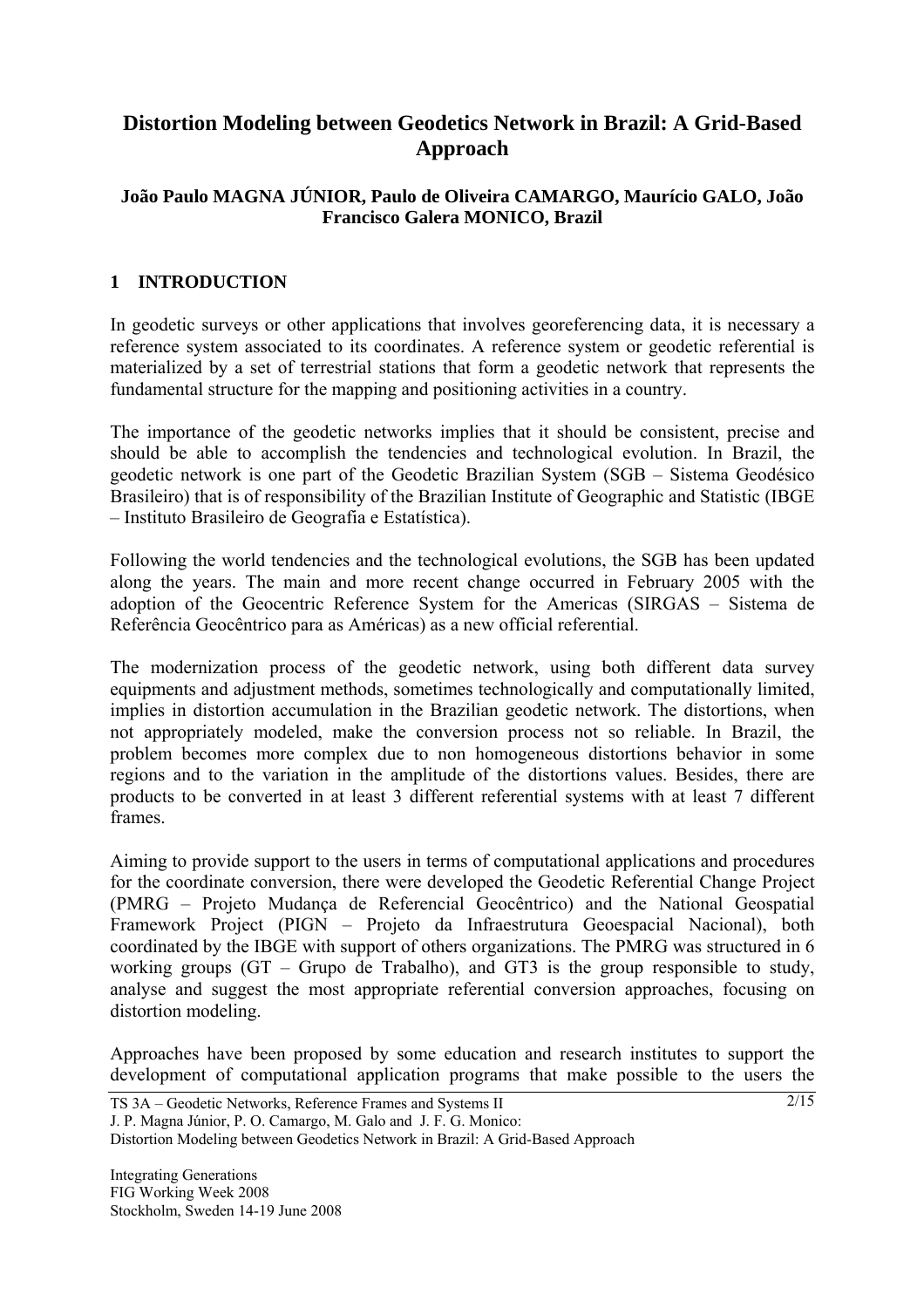realization of coordinates conversion and also the distortions modeling. One of these approaches is presented in this paper, and it is based on the coordinate transformation through the official parameters and on the subsequent application of the distortion grids generated using the Shepard's interpolation method. The results and analyses here presented are related to the coordinate conversion and distortion modeling between the SAD69 (realization of 1996) and SIRGAS (realization of 2000) frames.

# **2 THE GEODETIC BRAZILIAN SYSTEM AND THE REFERENCE SYSTEM ADOPTED**

The Geodetic Brazilian System (SGB) is defined from the set of geodetic points materialized in the land surface portion delimited by the country frontiers. These points are determined by operational proceedings and computed coordinates, according to geodetic models with precision compatible to the finalities that they are destined to (IBGE, 1983).

The SGB establishment has been developed in a systematized form since May 1944. The development of SGB activities can be classified in two different phases: previous and subsequent to the advent of the satellites positioning systems.

Since its establishment, the SGB has been changing, mainly in its planimetric component aiming to follow the state of the art in terms of the geodetic sciences. Different approaches were employed in his establishment, as well as different reference systems. Among the main reference systems associated to the SGB there are: the Córrego Alegre System (CA); the South American Datum of 1969 (SAD69); and the SIRGAS2000 actually.

# **2.1 Adopted Referential**

In the sequence, it will be presented some of the principal reference systems adopted by the Geodetic Brazilian System.

### 2.1.1 Córrego Alegre (CA)

The Geodetic System of Córrego Alegre was adopted in the first planimetric network adjustment of the SGB in the 40's. It is characterized as a topocentric orientation system, where the origin is the triangulation station Córrego Alegre located in the Minas Gerais State.

The reference surface is the Hayford International Ellipsoid of 1924 and the positioning and orientation of the point was carried out from astronomical observations.

The Córrego Alegre System was widely used and it resulted in 3 frames, in the years of 1961, 1970 and 1972.

TS 3A – Geodetic Networks, Reference Frames and Systems II J. P. Magna Júnior, P. O. Camargo, M. Galo and J. F. G. Monico: Distortion Modeling between Geodetics Network in Brazil: A Grid-Based Approach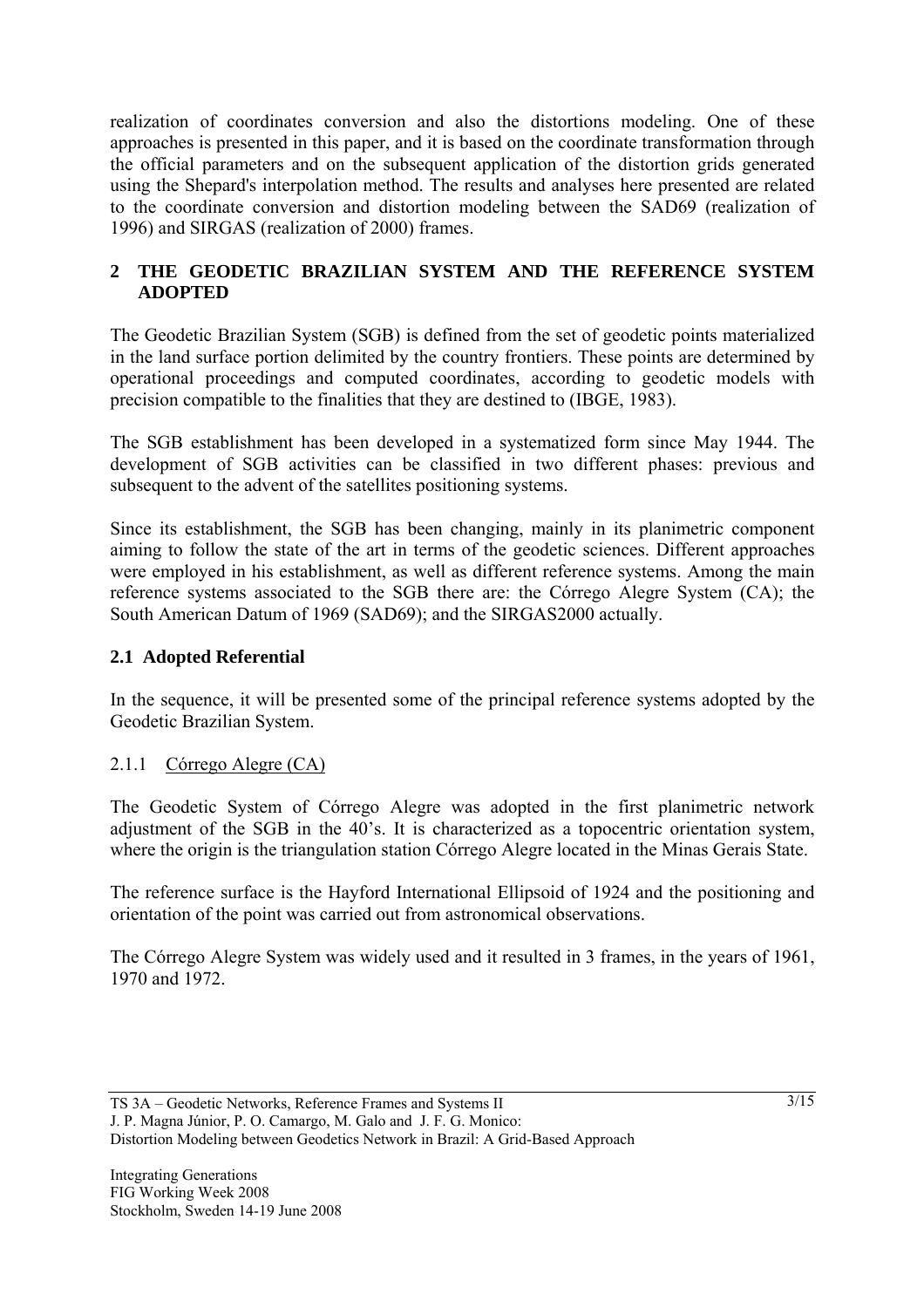## 2.1.2 South American Datum of 1969 (SAD69)

SAD69 was adopted officially in 1977 as a reference system for geodetic and cartographical works in national territory in substitution to the CA.

The Earth's geometrical surface adopted for SAD69 was the International Reference Ellipsoid of 1967 ( $f = 1/298.25$ ) that has topocentric orientation established through geodetic coordinates of the station CHUÁ.

The SAD69 planimetric network was adjusted by the first time in the 60's. Due to the long triangulation, trilateration and poligonation networks along the South American continent and to the computational limitations of that time, the adjustment was performed in blocks or areas as a piece-meal method (COSTA, 1999). This procedure was one of the main factors to distortions accumulation in the geodetic network.

The availability of new data sets incorporated to the network, like that ones provided by satellite positioning, culminated in a new adjustment that derivate the SAD69 realization of 1996. A requisite established in this new adjustment was the use of all the available observations simultaneously in the GHOST (Geodetic adjustment using Helmert blocking Of Spacing and Terrestrial dates) software, which carries out the adjustment for the decomposition of the network in Helmert's blocks.

### 2.1.3 Geocentric Reference System for the Americas (SIRGAS)

The SIRGAS project was developed in 1993 with the motivation of adopting in the South American continent a network with precision compatible to the current survey techniques, especially which those associated to the GPS.

In the first frame, so called SIRGAS1995, only stations located in South America was considered. In the second realization (SIRGAS2000) others stations had been incorporated, as those from Caribbean, Central and North America region.

SIRGAS2000 is a densification of the International Terrestrial Reference Frame 2000 (ITRF2000) in South America through GPS stations. The coordinate precision based on the repeatability of the results, is on the order of 4 to 6 mm (MONICO, 2005).

The adopted reference ellipsoid is the Geodetic Reference System of 1980 (GRS80) and the final coordinates are linked to the ITRF 2000 at epoch 2000.4.

### **3 THE COORDINATE TRANSFORMATION PROCESS AND THE DISTORTION PROBLEM**

In the conversion of reference frames the problem consists in finding the position of know stations in another frame of interest.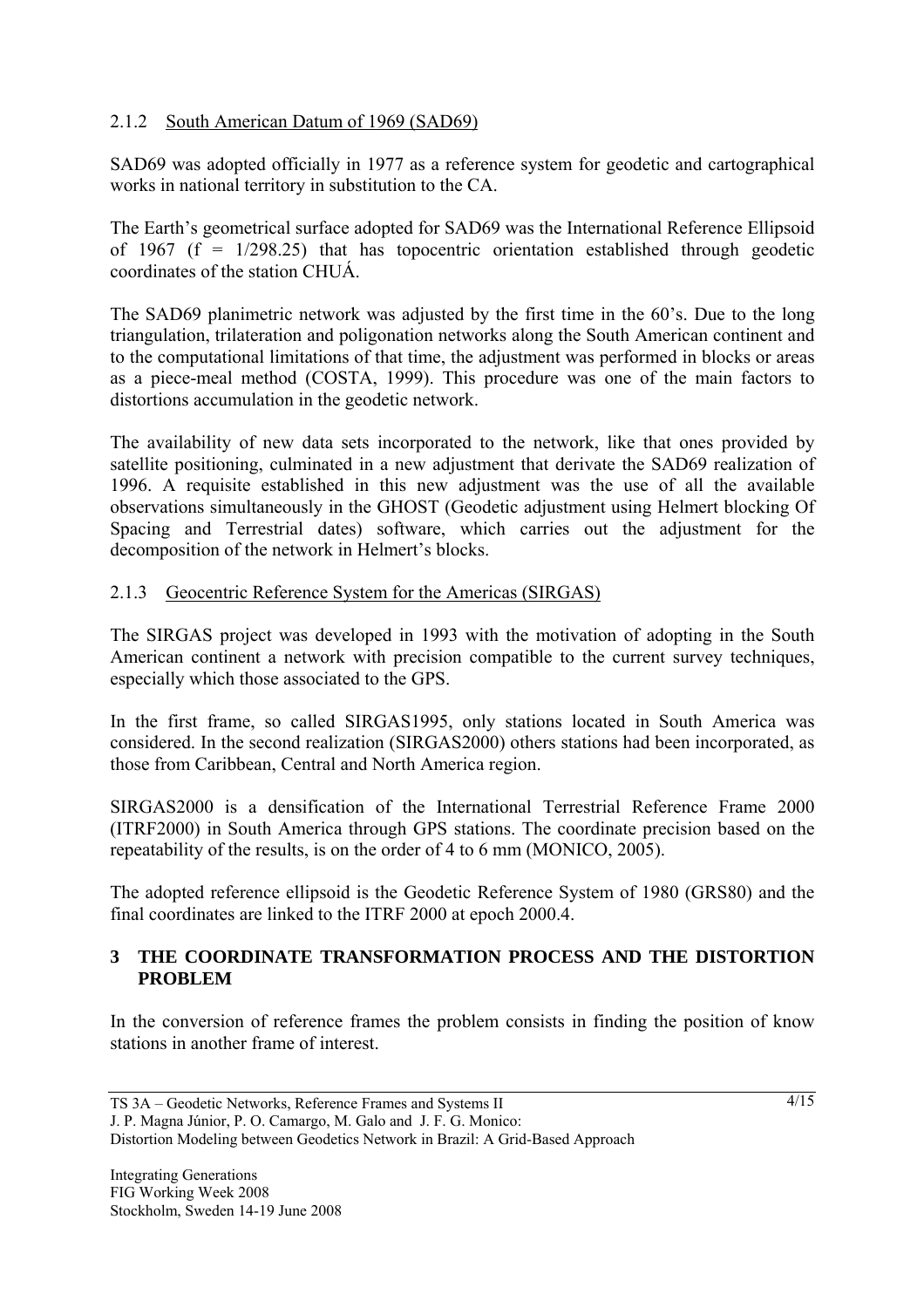If the problem is analysed in an abstract space, a mathematical function would be enough for this transformation. But, the problem becomes more complex due to the distortions and other influences in the realization, caused mainly due to equipments and/or data integration of different survey techniques.

There are in the bibliography several models used in the transformation of geodetic coordinates. Oliveira (1998) classifies such models in five categories: 1) cartesians equations; 2) differential equations; 3) regressions; 4) analytical modeling; and 5) interpolation maps.

In the SGB case, the developed models are based on its majority on the cartesians and differential equations (categories 1 and 2).

### **3.1 Distortion and Transformation Grids**

The regular grids are widely used in the conversion between reference frames. It is a standardized way to perform the transformation without requiring direct complex models application by the users.

It is important to mention the difficulty to find an adequate mathematical function to model the network distortions, considering the non homogeneous behavior of the distortions.

There are two alternatives to use the regular grids. The first one is to model only the distortions between frames with the creation of Distortion Grids (DG), whose components are computed separately for both coordinates ( $\delta\varphi$ ,  $\delta\lambda$ ). The coordinate conversion is performed by the application of the transformation parameters (f') and subsequent interpolation of the corrections in the DG. The second alternative is to perform a complete transformation of the differences (shifts) between the realizations. In this case, the grid is called Transformation Grid (TG) and the values interpolated in each point of the grid provide the direct transformation (f) between the realizations, including the distortions modeling. These alternatives are illustrated in the Figure 3-1.



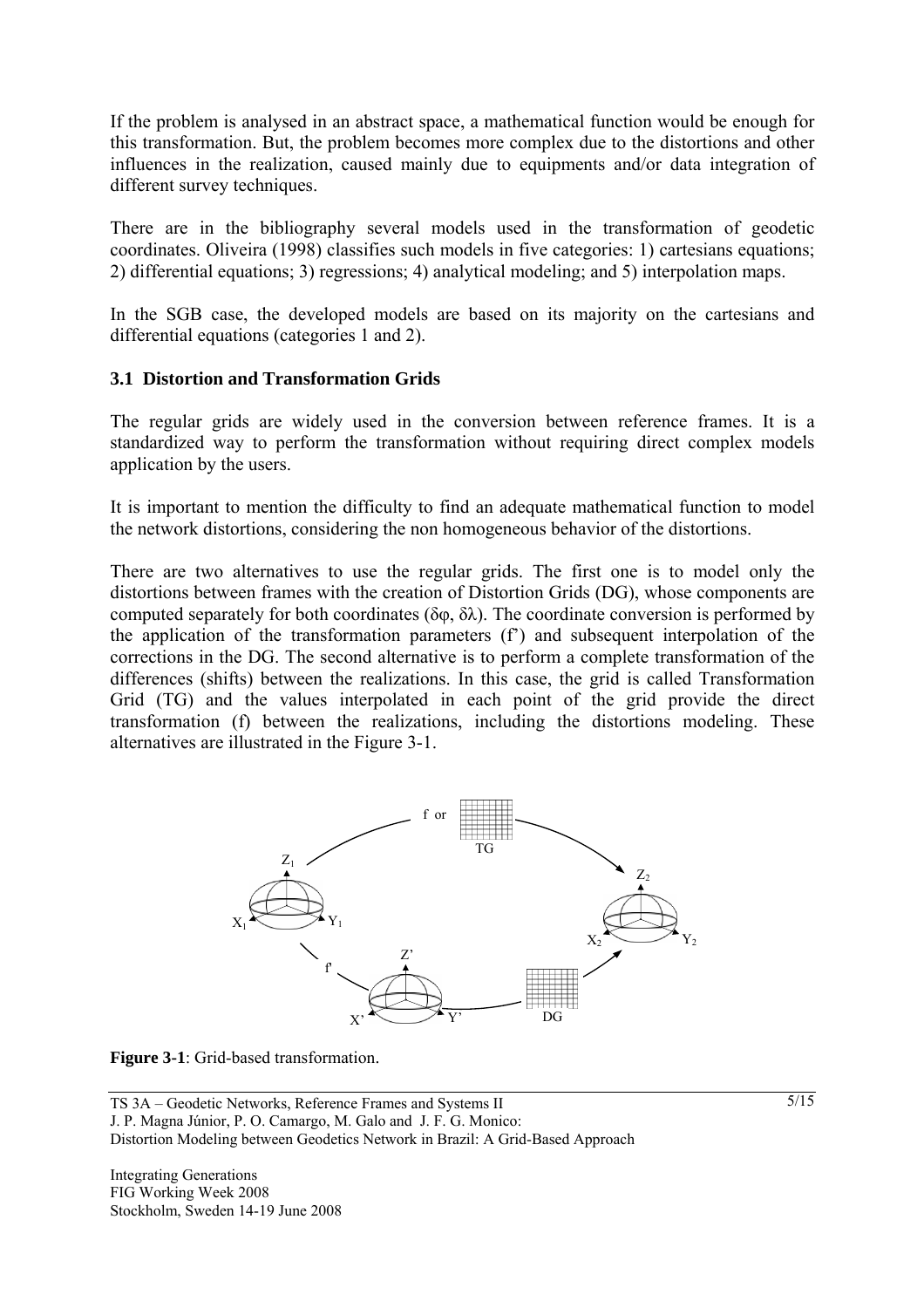The informations in the grid's nodes (DG and TG) are produced from a set of stations in both frames involved. With the grid, interpolations like the bilinear can be performed in order to obtain the distortions or coordinate differences in the points of interest.

# **4 COORDINATE TRANSFORMATION AND THE DISTORTION PROBLEM**

In many activities, spatial points are associated with measured attributes producing an irregularly spaced structure of points. These points can be interpolated in regular structures like a regular grid. There are several interpolation techniques presented in the literature, such as: linear interpolation; bilinear; quintic; multiquadratic; inverse-distance weighting; Kriging, and others.

For the generation of distortion grids between SAD69 and SIRGAS2000 was used the interpolation method proposed by Shepard (1968).

# **4.1 Selection of the Interpolation Points**

An interpolation function must consider as more significant only the influence of the closest points to each interpolation point. Then, points more distant can be excluded of the interpolation process saving unnecessary computational efforts. To select the *n* nearest points of the interpolation point (*P*), two criterions can be employed:

- 1. an arbitrary distance criterion, for example, all *n* points contained in a radius *r* from the point *P*; and
- 2. a numerical arbitrary criterion, for example, the *n* nearest points of *P*.

A combination of the two criterions should join the advantages of both in a complementary way. The criterion adopted by Shepard's method uses this strategy. So, the selection of the nearest points works in the follow way (SHEPARD, 1968):

- a minimal  $(n_{min})$  and a maximum  $(n_{max})$  number of points that will be used in the interpolation is defined;
- an initial search radius (*r*) is selected based on the available points density.
- a set *C'* of the nearest points of *P* and a final search radius (*r'*) should be set. First, an initial set of points *C* contained in the initial search radius *r* is selected:  $C_p = \{D_i / d_i \le r\}$ . The number of elements in  $C_P$  is  $n(C_P)$ . Next, it is performed an ordering in the set *C* in a crescent order of the distances to *P*.

A new search radius (*r'*) is calculated by the distance of the neighbor point nearest to *P* and not contained in the  $C_p^n$  set. Finally, there is a set of *P* neighbor and the finals search radius: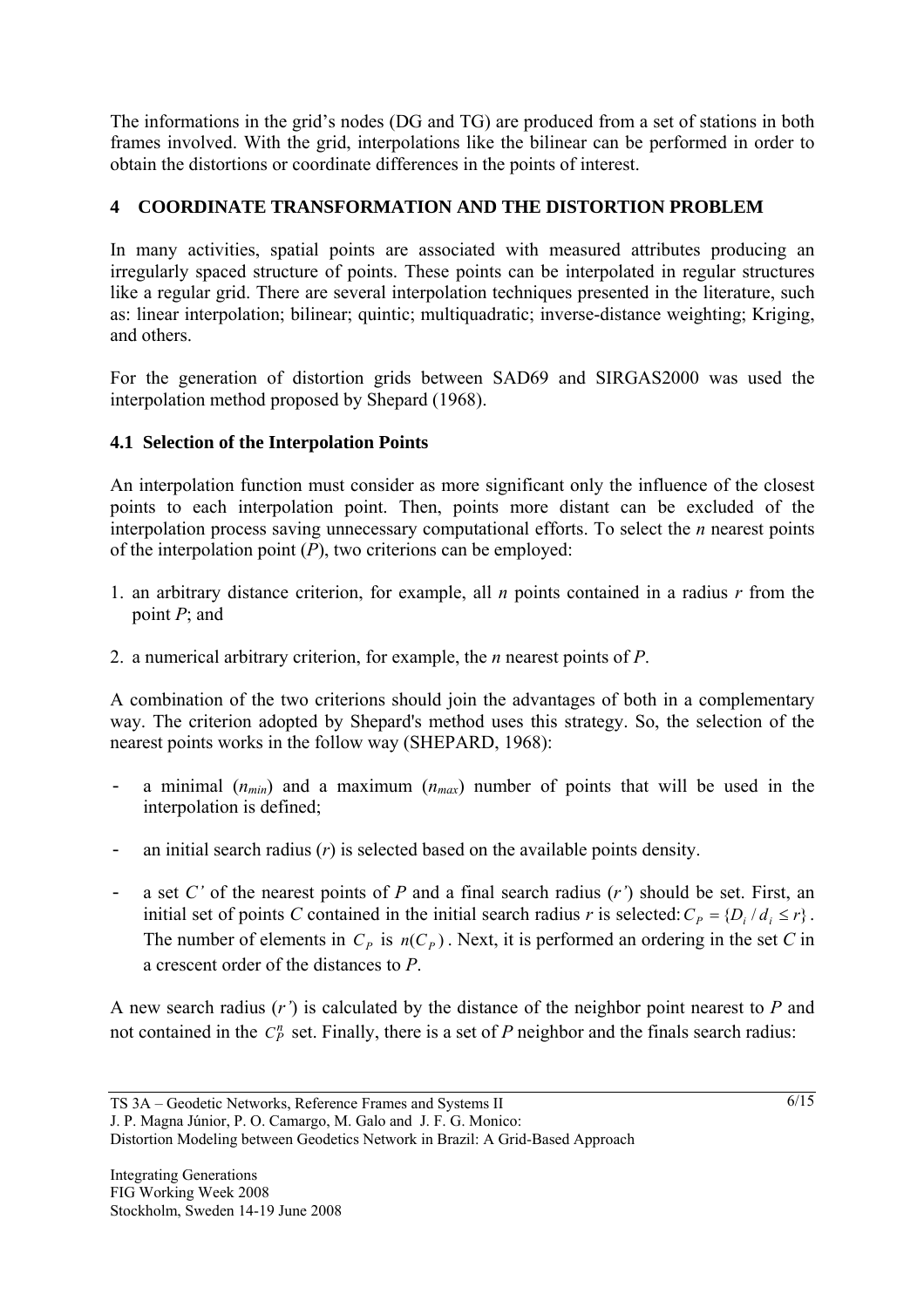$$
C_{P}^{'} = \begin{bmatrix} C_{P}^{n_{\min}} & \text{if} & n_{\min} \le n(C_{P}) \le n_{\max} \\ C_{P} & \text{if} & n_{\min} < n(C_{P}) \le n_{\max} \\ C_{P}^{n_{\max}} & \text{if} & n_{\max} < n(C_{P}) \end{bmatrix} \times n_{\max}, \quad \text{and} \quad r_{P}^{'} = \begin{bmatrix} r'(C_{P}^{n_{\min}}) & \text{if} & n(C) \le n_{\min} \\ r & \text{if} & n_{\min} < n(C) \le n_{\max} \\ r'(C_{P}^{n_{\max}}) & \text{if} & n_{\max} < n(C_{P}) \end{bmatrix} \tag{4.1}
$$

#### **4.2 Set of the Weighting Factors and Interpolation Function**

The Shepard's method uses two weighting criteria for the interpolation: distance and direction. The distance weighting takes into account the correlation between points nearest to the interpolation point. The direction weighting has the intension of representing the "shadowing" of the influence of a data point *P* by the nearest one in the same direction.

Tha distance and directional factors are defined as (SHEPARD, 1968):

$$
s_{i} = s(d) = \begin{bmatrix} \frac{1}{d} & \text{if } 0 < d \leq \frac{r'}{3} \\ \frac{27}{4r'} \left( \frac{d}{r'} - 1 \right)^{2} & \text{if } \frac{r'}{3} < d \leq r' \\ 0 & \text{if } r' < d \end{bmatrix} \quad \text{and} \quad t_{i} = \frac{\sum_{j \in C'} s_{j} [1 - \cos(D_{i}PD_{j})]}{\sum_{D_{j} \in C'} s_{j}}. \tag{4.2}
$$

The weighting function including the distance (*si*) and directional (*ti*) factor can be defined as:

$$
w_i = (s_i)^2 (1 + t_i). \tag{4.3}
$$

The interpolation function *f(P)* in the case that  $d_i=0$  to all  $D_i$  is  $f(P)=z_i$ . Otherwise, when  $d_i\neq 0$ to all *Di* the directional and distance weight is included and the function becomes:

$$
f(P) = \sum_{D_i \in C'} w_i z_i / \sum_{D_i \in C'} w_i .
$$
 (4.4)

where  $z_i$  is the value to be interpolated and in this research assumed the values of the distortions in latitude and longitude (δφ, δλ).

#### **5 DISTORTIONS MODELING APPROACH**

The distortion modeling approach proposed in this paper is based on three phases:

- 1. to compute de distortions between the frames based on the know coordinates in both frames;
- 2. to generate the regular grid with a pre-defined spacing and covering the country territory;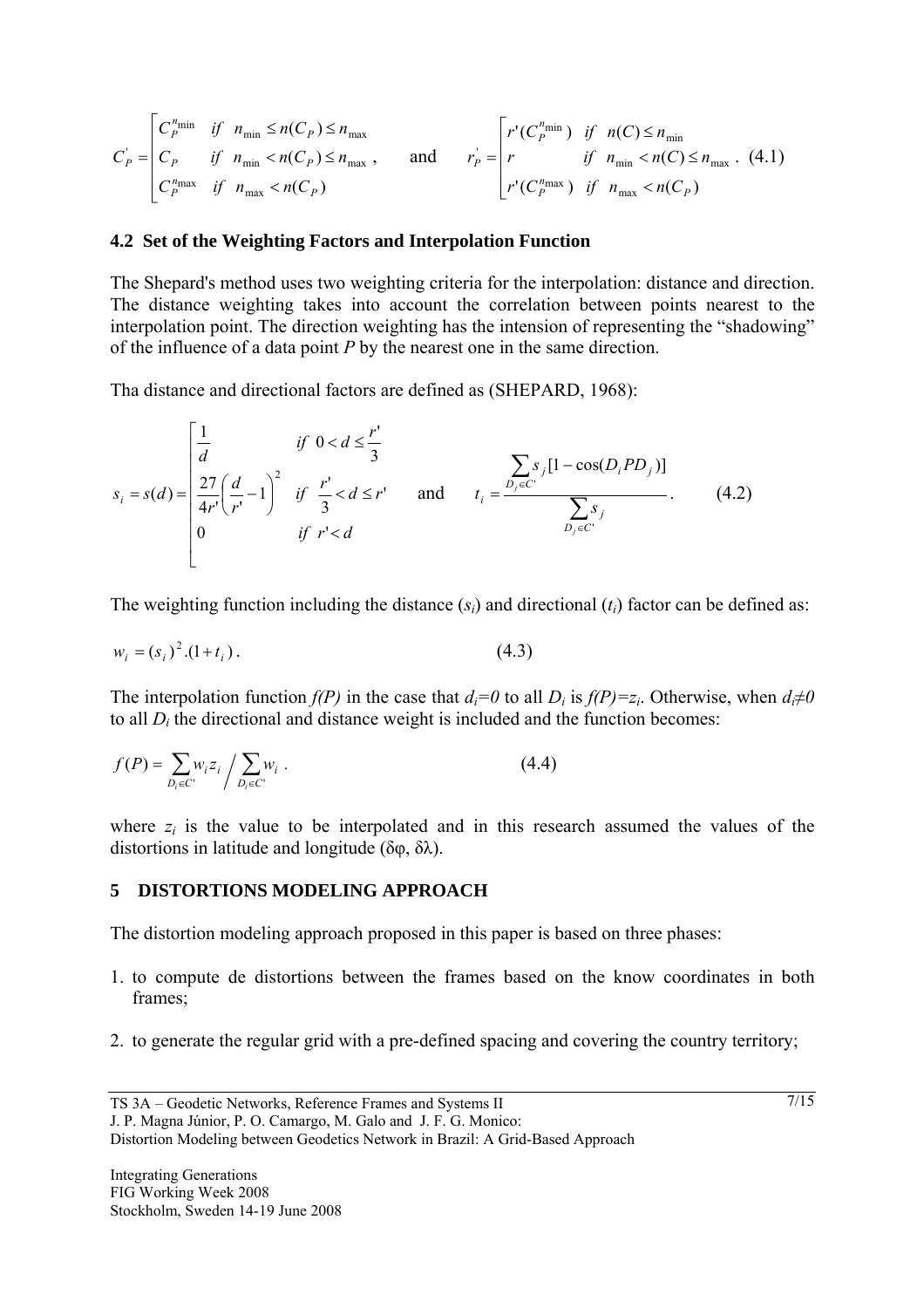3. to interpolate the distortions of the interested points from a regular grid, through the known coordinates in the origin system.

## **5.1 The Distortions Computation**

The distortions can be defined by the differences between the known coordinates (determined in the network adjustment process) and the calculated coordinates (through the official transformation parameters) for a set of stations. Then, the distortions for each coordinate component (latitude -  $\varphi$  and longitude -  $\lambda$ ) are given as follows:

 $\delta \varphi = \varphi_2 - \varphi_2$ ' (5.1)  $\delta \lambda = \lambda_2 - \lambda_2$ where:

 $\varphi_2$ ,  $\lambda_2$  - latitude and longitude geodetic coordinates known in the destination frame;  $\varphi_2$ <sup>'</sup>,  $\lambda_2$ <sup>'</sup> - latitude and longitude transformed to the destination frame; and  $\delta\varphi, \delta\lambda$  - latitude and longitude distortions.

### **5.2 Distortion Grid Generation**

The distortion grid generation process consists in finding the distortion values of the grid nodes, through the known distortions in the control stations. First, a base grid is generated containing only coordinate of the nodes. Aiming to supply the effects of the terrestrial curvature and to have a grid with a really regular spacement the isometric coordinates was used to generate the base grid. Then, the Shepard's interpolation method was used to find the distortion values in the grid nodes.

It is also important to know how reliable is this interpolation or, in other words, to know the precision of the interpolated points. The computation of the precision indicator is presented by Junkins and Erickson (1996):

$$
P = \sqrt{\frac{\sum w_i^2}{\left(\sum w_i\right)^2} \cdot \frac{\sum (\delta_i - \overline{\delta})^2}{n - 1}}.
$$
\n(5.2)

where:

*P* - the precision indicator associated to each grid node;

- $\overline{\delta}$  the distortion computed to each grid node in latitude and longitude;
- $\delta_i$  the distortion of a nearby point *i* to the latitude and longitude;
- $w_i$  the weight in the point *i*; and
- *n* the number of points used in the interpolation.

Distortion Modeling between Geodetics Network in Brazil: A Grid-Based Approach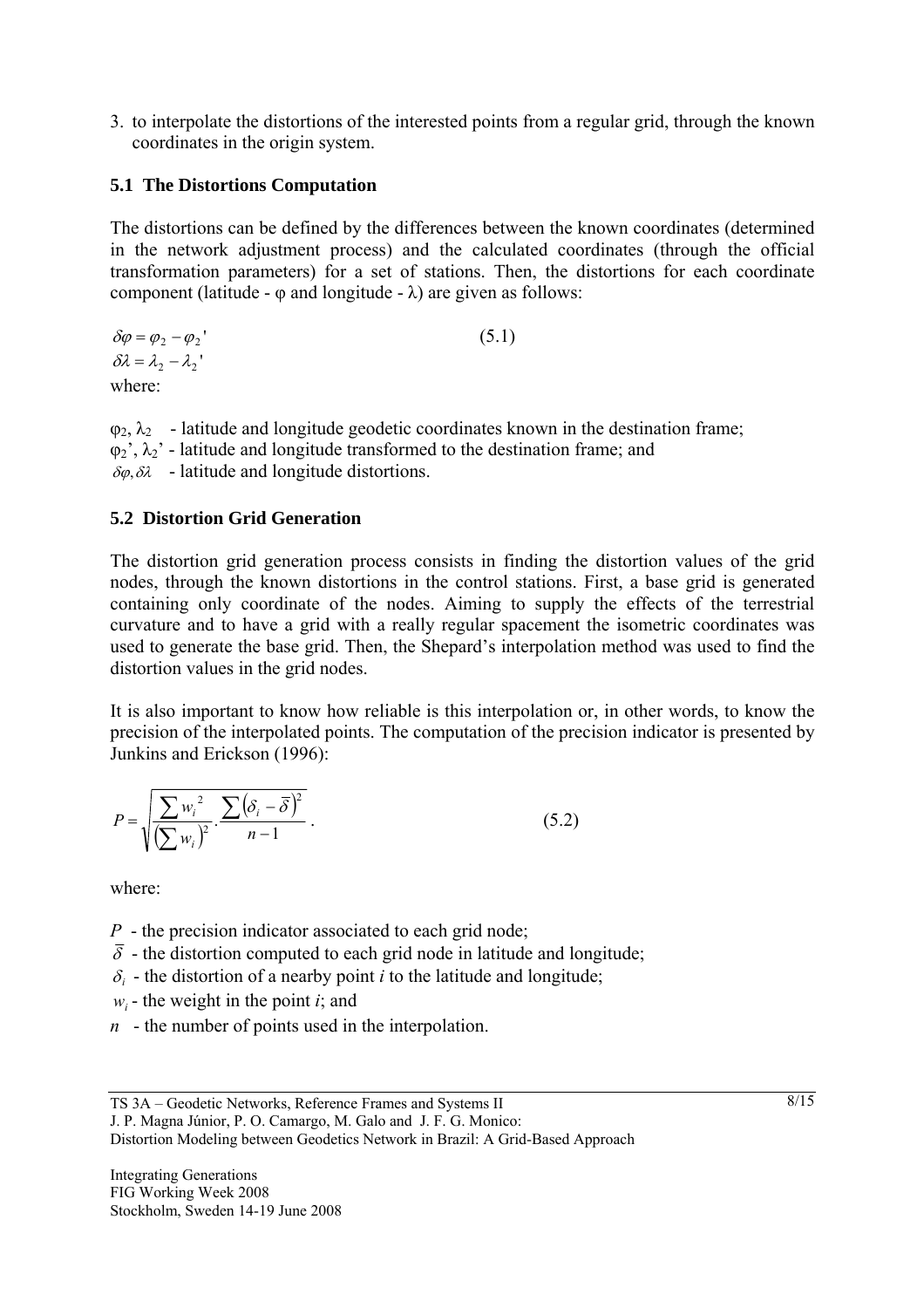## **5.3 Distortion Interpolation of the Interest Points by using the Distortion Grid**

In this phase, the station coordinates in the origin frame are converted to the destination frame by the application of the transformation parameters and incorporation of the distortion modeling through the distortion grid. For each given point, it is identified in the grid the corresponding cell formed by the four nodes in which this point is contained. With these four points is performed the bilinear interpolation to compute the distortion and the precision indicator.

### **6 EXPERIMENTS AND RESULTS**

### **6.1 Considerations and Preliminary Analyses**

The data set used in this experiment was made available by IBGE via Working Group 3 – GT3. These files contain coordinates of 7297 homologous stations in SAD69 (realization of 1996) and SIRGAS2000. To perform the experiments, 6634 stations were used in the distortions computation and 663 stations (approximately 10%) were used to perform the quality control.

By using this set of 6634 homologous stations it was possible to compute the distortions between the frames and to check its behavior in the whole territory. The resultant distortions are represented in form of vector in Figure 6-1.



**Figure 6-1:** Resultant distortions of each control station in Brazil.

It can be observed in the Figure 6-1 that there is a great variability in the distortion behavior along the Brazilian territory. There are regions where the distortion vectors follow a systematic tendency, like in the South and Southeast and, on the other hand, there are regions with not systematic behavior as in part of Middle West region.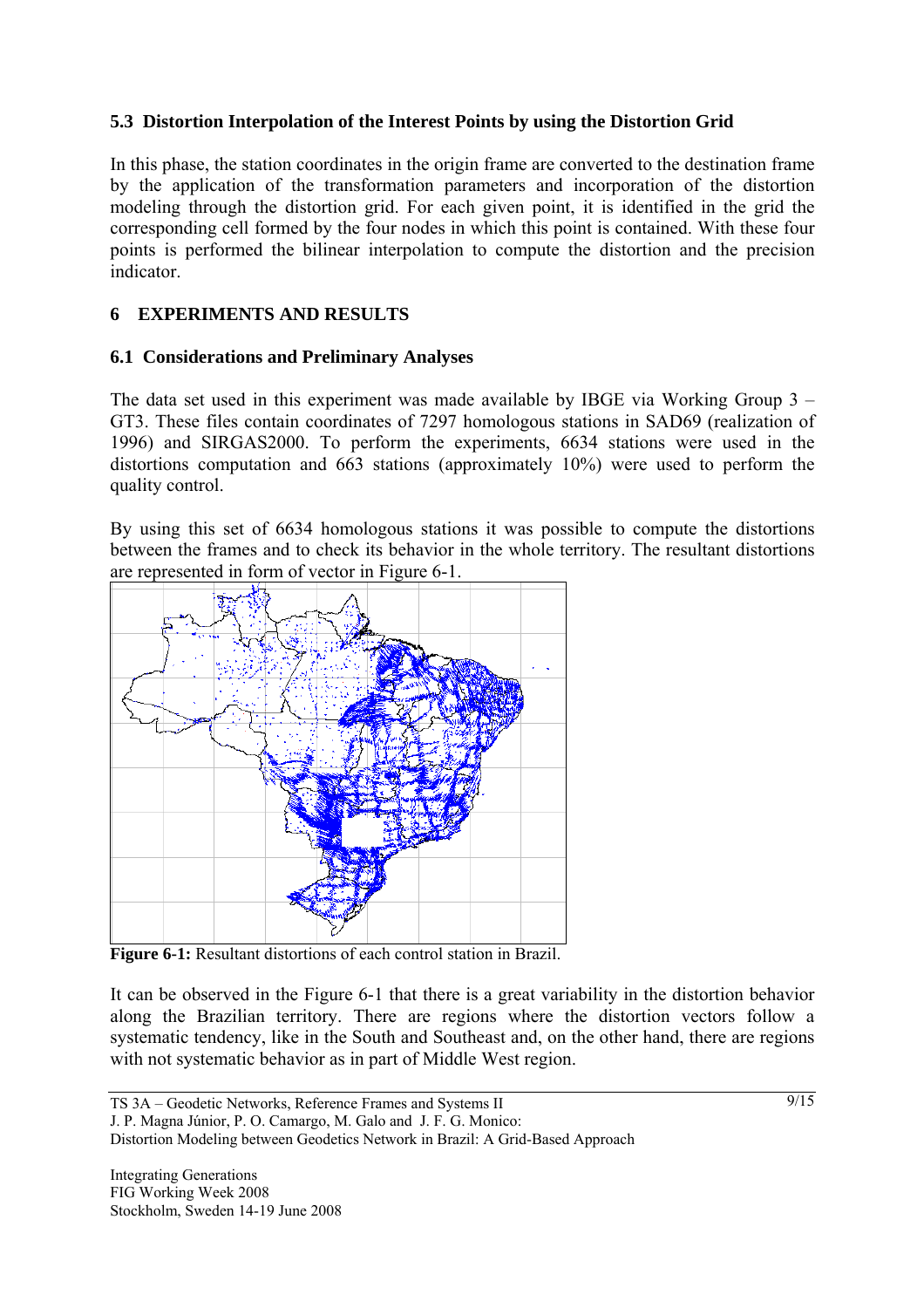The modeling distortions quality is related to the behavior of the distortion. The well-behaved regions have a tendency to provide better results after the modeling. Then, it is important to identify the regions that suffered the effects due to this factor.

Some statistics related to the computed distortions between SAD69 (realization of 1996) and SIRGAS2000 are presented in the Table 6-1.

**Table 6-1**: Distortions statistics

.

| <b>Distortion</b>            | Latitude (m) | Longitude (m) |
|------------------------------|--------------|---------------|
| <b>Minimum</b>               | $-5.661$     | $-3.676$      |
| <b>Maximum</b>               | 5.338        | 3.696         |
| Average                      | $-0.437$     | 0.011         |
| <b>Standard</b><br>deviation | 0.627        | 0.532         |
| $RMS(*)$                     | 0.764        | 0.032         |

 <sup>(\*)</sup> Root Mean Square

It can be noted by the values that there is more variation in latitude than in longitude.

### **6.2 Generation and Analyses of the Distortion Grid**

The distortion modeling was carried out by a distortion grid with a spacing of 1<sup>o</sup> x 1<sup>o</sup>, covering the Brazilian territorial limits. The spacement, as well as the initial parameters of Shepard's interpolator was analysed based on experiments performed and described in Magna Junior (2007).

Concerning the initial Shepard's parameters values, it was stipulated a minimum of 4 and a maximum of 10 stations for the interpolation in the grid nodes. Besides these values, it was determined an initial search radius of the order of 60 km, which was chosen based on the Brazilian territorial extension  $(8,514,876.599 \text{ km}^2)$  and the number of used stations (6634). The Table 6-2 presents some statistics related to generated distortion grid.

|                                |              | Latitude | Longitude |
|--------------------------------|--------------|----------|-----------|
|                                | Minimum      | $-3.053$ | $-1.943$  |
| Distortion (m)                 | Maximum      | 1.479    | 1.885     |
|                                | Average      | 0.254    | 0.080     |
| <b>Precision Indicator (m)</b> | Average      | 0.152    | 0.092     |
|                                | Nodes number | 2024     |           |

**Table 6-2**: Distortion grid statistics

TS 3A – Geodetic Networks, Reference Frames and Systems II

J. P. Magna Júnior, P. O. Camargo, M. Galo and J. F. G. Monico:

Distortion Modeling between Geodetics Network in Brazil: A Grid-Based Approach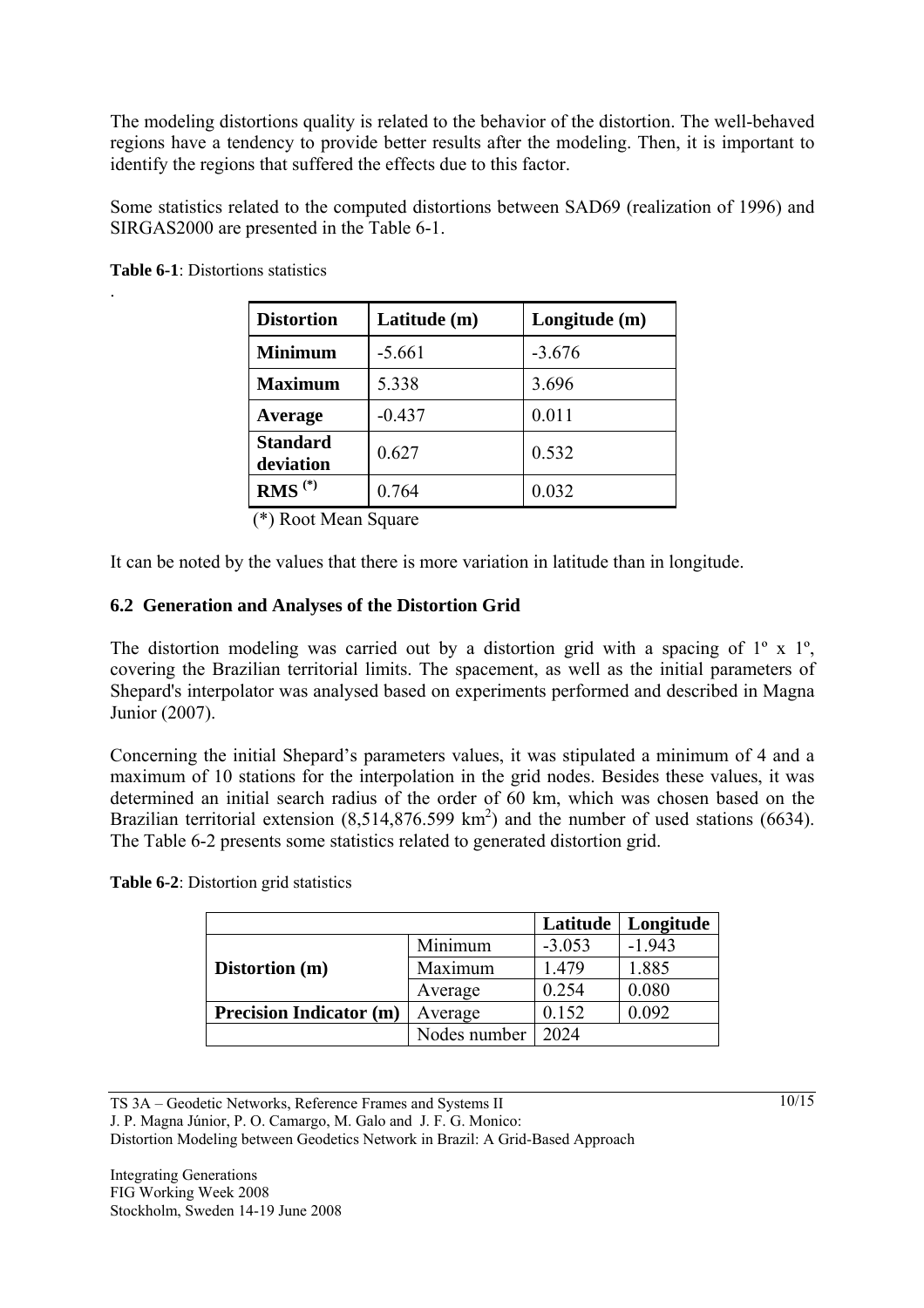**Figure 6-2** shows the distortion quality in the grid for each component.



**Figure 6-2**: Distortion precision indicator to a) latitude and b) longitude

It can be observed from Figure 6-2 that the modeling quality is directly associated to the distortion behavior in the control stations. So, in the regions where the behavior of the distortions is not homogeneous, there is an inferior precision indicator associated. It was evident, for example, in the Middle West region.

### **6.3 Modeling Analyses in the Stations Test**

To check the modeling results it was computed the distortions in the remaining stations and performed the comparison of the computed coordinates and the known ones. The graphics in the Figure 6-3 show the distortions in latitude, longitude and in the resultant after and before the distortion modeling.

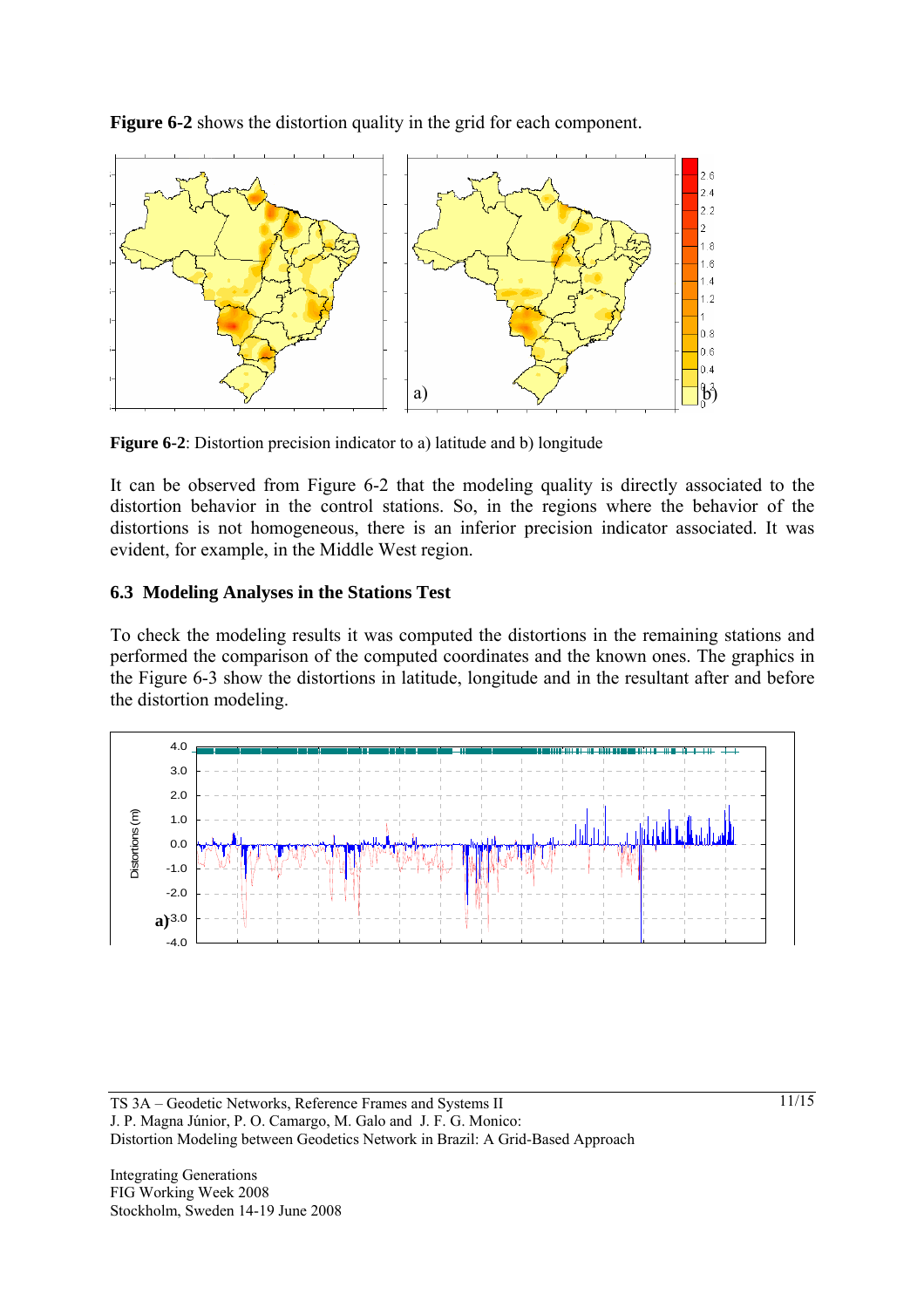

**Figure 6-3**: Distortion in the test stations in a) latitude, b) longitude and c) in the resultant, before (red) and after (blue) the distortion modeling.

By observing Figure 6-3, it can be verified the improvements after the distortion modeling. It is also observed a possible outlier near the station 550. Besides, it can be verified that in the three cases, the final stations in the graphics have not improved their values and, in many cases the results were worst. These stations with worse results are in the great majority derivate from satellite positioning techniques, so, these are stations with a better precision that the other ones from classic techniques. So, the modeling does not provide improvement in this case and, instead of this, it introduces distortions.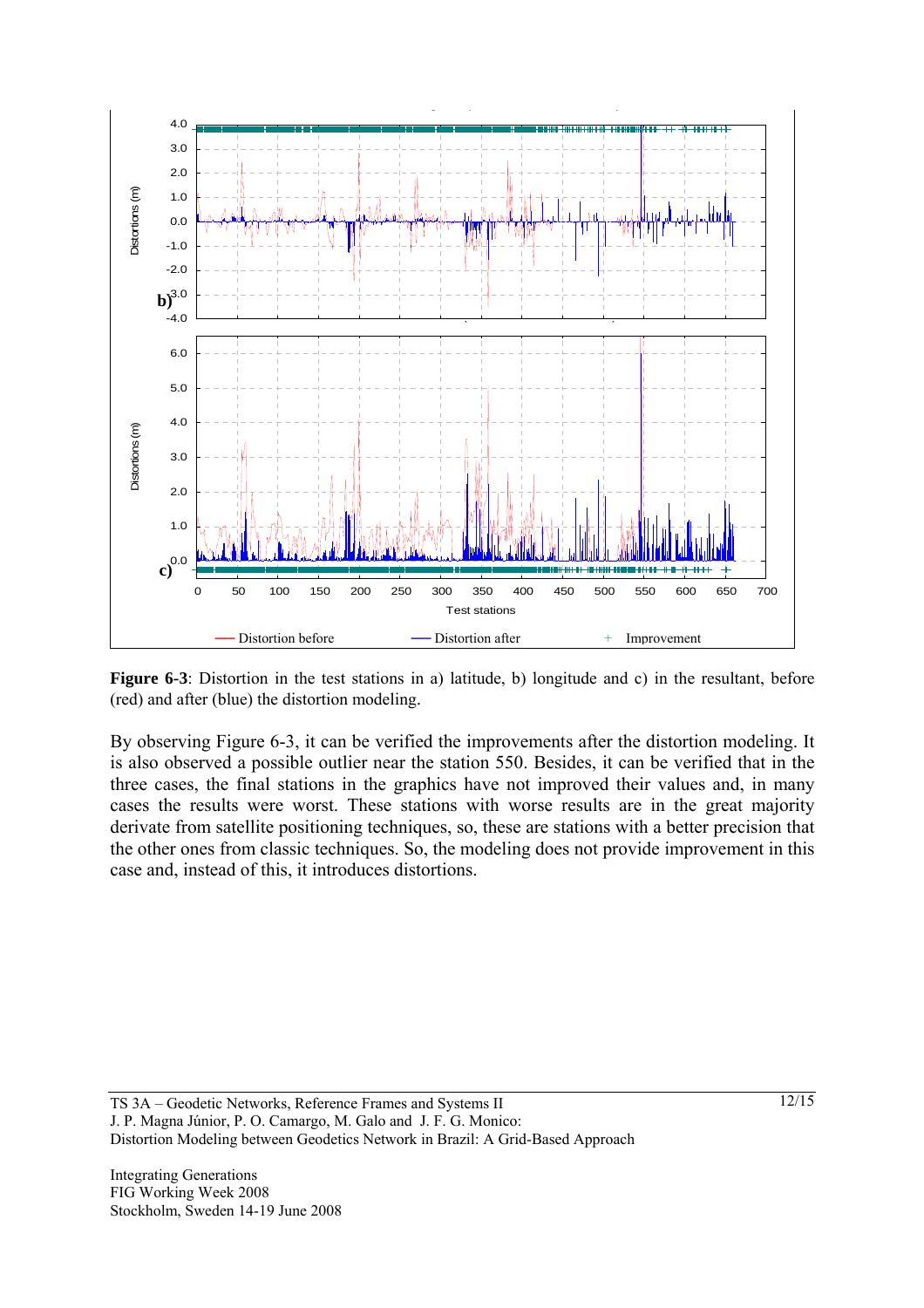Table 6-3 shows some modeling statistics in the test stations

|               |                        | <b>Distortions</b>        |                           |                           |
|---------------|------------------------|---------------------------|---------------------------|---------------------------|
|               |                        | Latitude                  | Longitude                 | <b>Resultant</b>          |
| <b>Before</b> | Average (m)            | $-0.4401$                 | 0.0230                    | 0.6112                    |
|               | Standard (m)           | 0.6284                    | 1.1169                    | 1.2159                    |
|               | RMS(m)                 | 0.7668                    | 1.1163                    | 1.3601                    |
| After         | Average (m)            | $-0.0054$                 | 0.0253                    | 0.2827                    |
|               | Standard (m)           | 0.4034                    | 1.0429                    | 1.0888                    |
|               | <b>RMS/Improvement</b> | $0.4031(-47%)$            | $1.0425(-7%)$             | $1.1241(-17%)$            |
|               | <b>Number of</b>       | $478 \rightarrow 72.09\%$ | $484 \rightarrow 73.00\%$ | $505 \rightarrow 76.17\%$ |
|               | improved stations      |                           |                           |                           |
|               | <b>Test stations</b>   | 663                       |                           |                           |

**Table 6-3**: Modeling statistics in the test stations

It can be verified that on average 74% of the test stations have reduction in the distortion after the modeling. It is also possible to see the RMS reduction.

There was performed another test, but now without stations from satellite techniques. The results are presented in Table 6-4.

|               |                        | <b>Distortions</b>        |                           |                           |
|---------------|------------------------|---------------------------|---------------------------|---------------------------|
|               |                        | Latitude                  | Longitude                 | <b>Resultant</b>          |
| <b>Before</b> | Average (m)            | $-0.6221$                 | $-0.0199$                 | 0.8187                    |
|               | Standard (m)           | 0.6488                    | 0.5848                    | 0.6947                    |
|               | RMS(m)                 | 0.8983                    | 0.5845                    | 1.0732                    |
| After         | Average (m)            | $-0.1155$                 | $-0.0336$                 | 0.2179                    |
|               | Standard (m)           | 0.2847                    | 0.2564                    | 0.3382                    |
|               | <b>RMS/Improvement</b> | $0.3069(-66%)$            | $0.2583(-56%)$            | $0.4020(-63%)$            |
|               | Number of              | $398 \rightarrow 91.49\%$ | $401 \rightarrow 92.18\%$ | $418 \rightarrow 96.09\%$ |
|               | improved stations      |                           |                           |                           |
|               | <b>Test stations</b>   | 435                       |                           |                           |

**Table 6-4**: Statistics for the test of stations without satellite techniques

In this last test it is possible to verify that the modeling results are better in the classic stations. In these cases more than 90% of the test station improved the results after applying modeling. The RMS also improved in more of 50% of the tested stations.

### **7 Final Considerations and Conclusions**

The question involving the conversion between reference frames is complex, current and requires research, mainly related to distortion modeling process, in order to provide better coordinate agreement between the involved reference frames.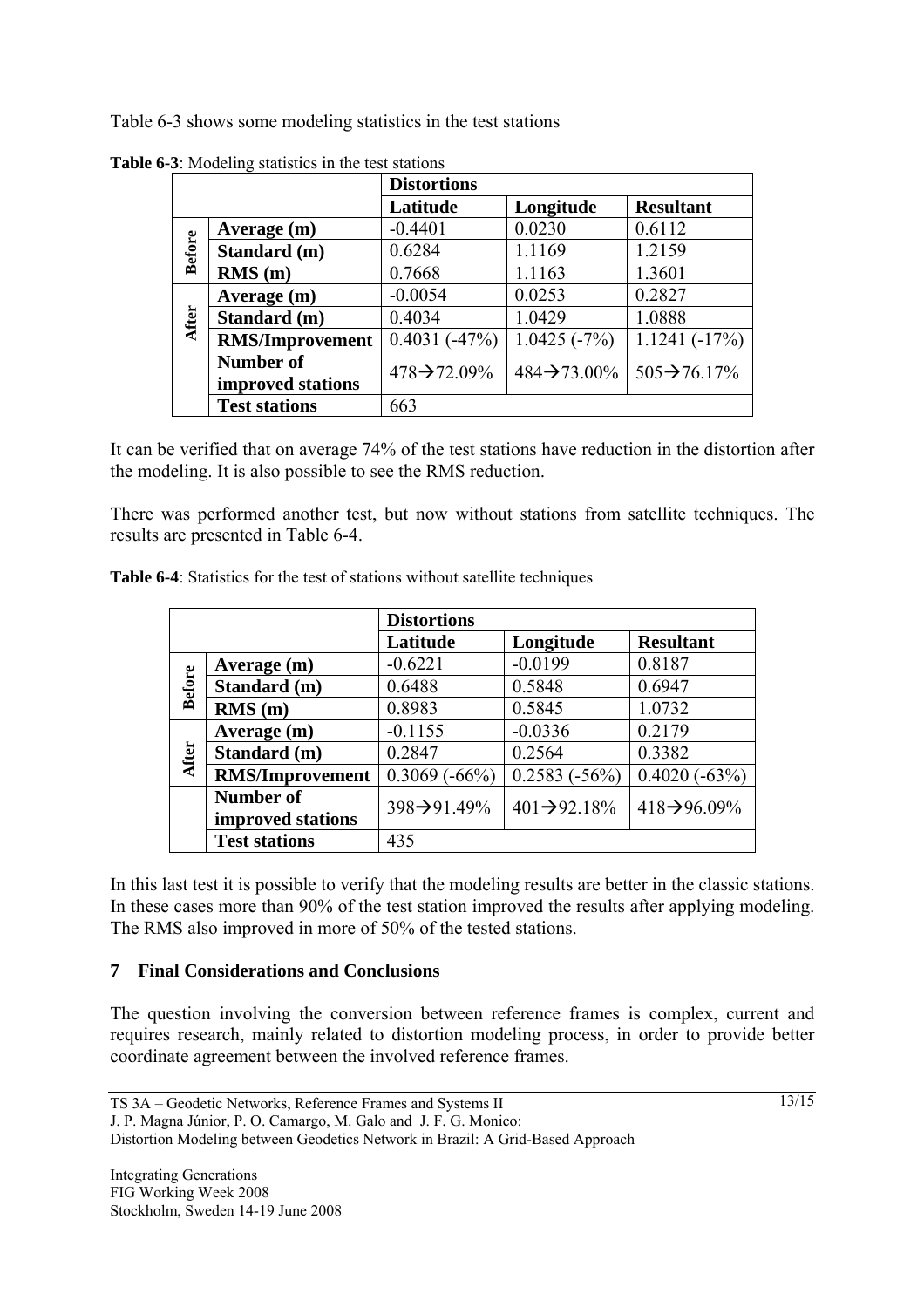In this paper, a contribution related to the modeling distortion process was realized, considering SAD69 (realization of 1996) and SIRGAS2000 reference frames. The aim was to propose an approach of easy application, efficient in computational time burn and that could offer a unique solution.

The average distortion computed for the distortion grid for these specified frames was of about 0.254m with a precision indicator of 0.152m. The experiments using the test stations showed that the stations originated from satellites techniques do not require corrections. For other stations, an improvement occurred in about 90% of the tested stations.

In general, the experiments provided good results, evidencing that the Shepard's method applied to distortion models based on grids appears to be very promising and may be an alternative for being used in the SGB for coordinates conversion and distortion modeling between frames.

# **REFERENCES**

Costa, S. M. A., 1999: Integração da Rede Geodésica Brasileira aos Sistemas de Referência Terrestres, 112, PhD Thesis, Federal University of Paraná, Curitiba.

IBGE - Fundação Instituto Brasileiro de Geografia e Estatística, 1983: Especificações e Normas Gerais para Levantamentos Geodésicos, 36, Rio de Janeiro.

Junkins, D., Erickson, C., 1996: Version 2 of the national transformation between NAD27 and NAD83 and its importance for GPS positioning in Canada, Draft Report, Geodetic Survey Division, Geomatics Canada.

Magna Júnior, J. P. M., 2007: Modelagem de Distorções entre Realizações de Referenciais Geodésicos, 107, Master's degree thesis, São Paulo State University, Presidente Prudente

Monico, J. F. G., 2005: Ajustamento das Observações GPS no Contexto de Posicionamento Geodésico, 275, Associate Professorship Thesis, São Paulo State University, Presidente Prudente.

Oliveira, L., 1998: Realizações do Sistema Geodésico Brasileiro Associadas ao SAD69: uma Proposta Metodológica de Transformação, 197, PhD Thesis, São Paulo University, São Paulo.

Shepard, D., 1968: A two-dimensional Interpolation Function for Irregularly-spaced data, 8, 23<sup>rd</sup> ACM National Conference, New York.